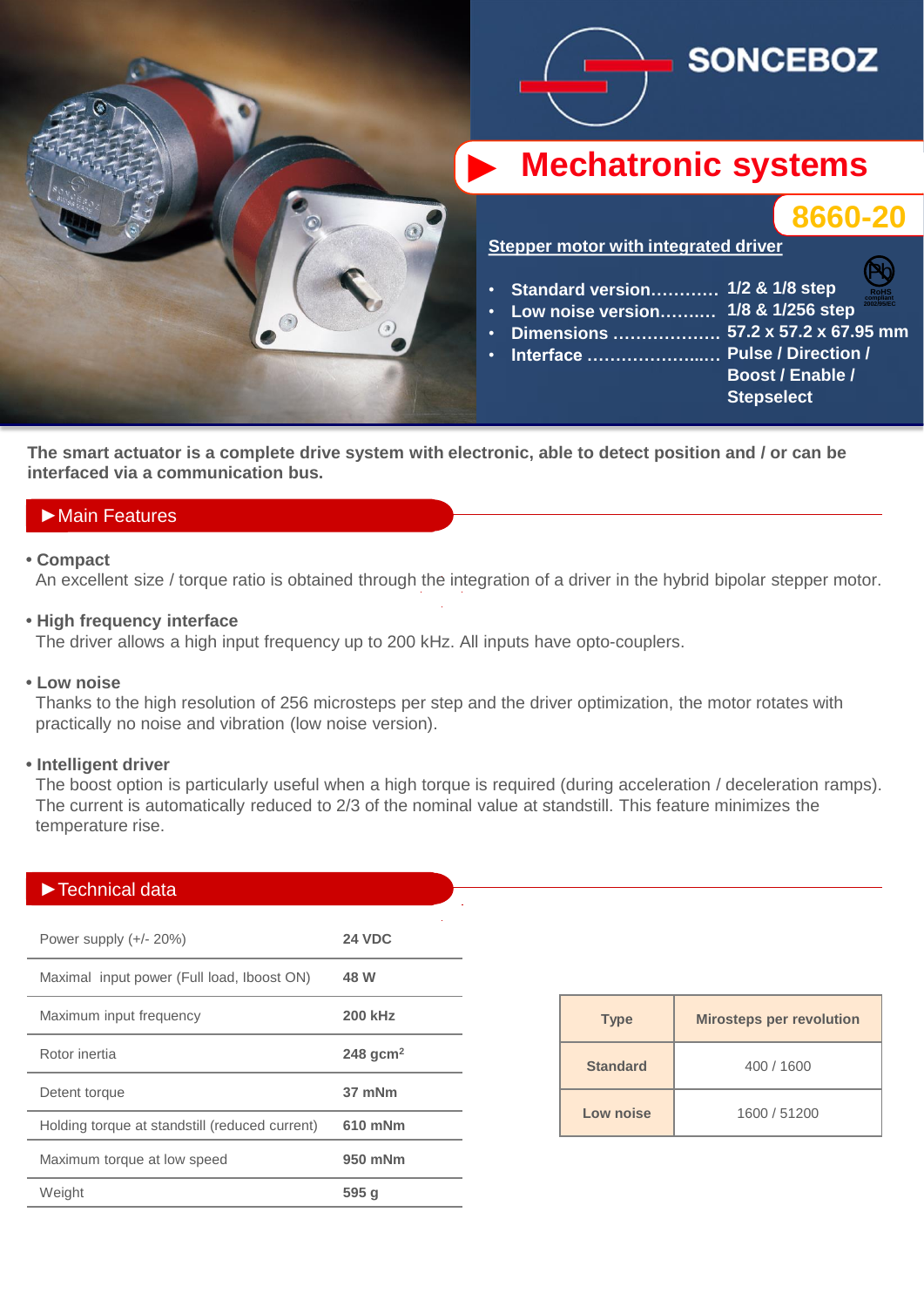### ▶**Dimensions**

*Drawing not to scale. All dimensions in mm.*



# ►Thermal and torque characteristics

· Dynamic torque







Values obtained with the motor screwed on an aluminum plate (dimensions 150 x 150 x 6 mm)

*Special requirements upon customer specifications. Right to change reserved. <2.0>*

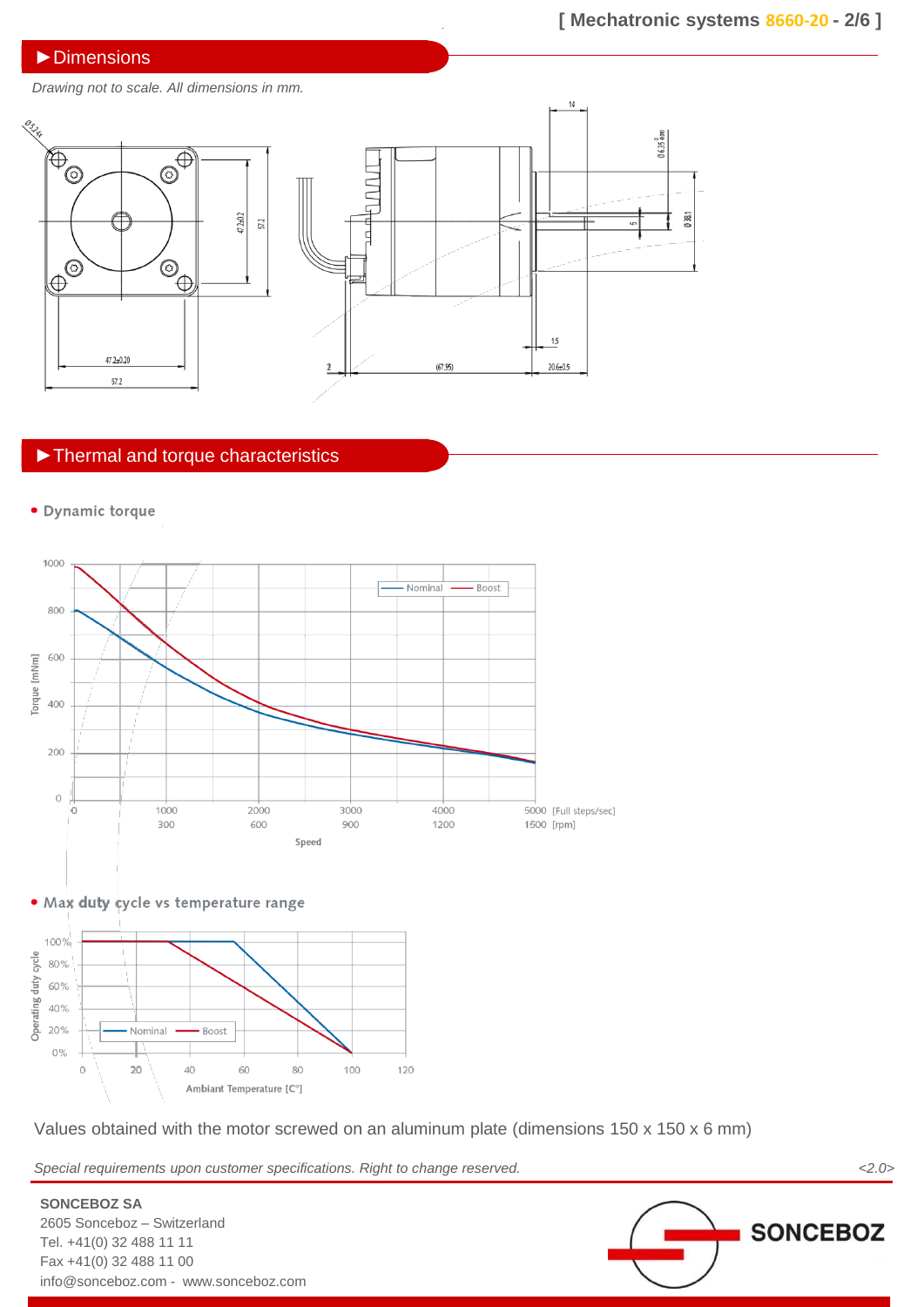### ► Electrical Interface

# **CONNECTOR**

· Header MICRO-FIT 3.0 8p

• MOLEX n° 43045 0812

| <b>GND</b>  | $+24$ VDC    |
|-------------|--------------|
| Common      | Pulse        |
| Dir         | <b>Boost</b> |
| Step select | Enable       |

Matching products: Molex female terminal: 43030 (series) Molex female housing: 43025 0800

### Front view

## **PIN ASSIGNMENTS**

| +24 VDC  Power supply |                                                                            |
|-----------------------|----------------------------------------------------------------------------|
| GND  Power ground     |                                                                            |
|                       | Common  Ground for logical inputs (Step select, Dir, Enable, Boost, Pulse) |
|                       | Pulse  Microstep clock input (active on rising edge)                       |

| <b>Pin</b>         | <b>Description</b>    | <b>Version</b>    | State 0                                      | State 1                                        |
|--------------------|-----------------------|-------------------|----------------------------------------------|------------------------------------------------|
|                    |                       | Standard version  | $1/2$ step<br>(= 400 microsteps/revolution)  | $1/8$ step<br>(=1600 microsteps/revolution)    |
| <b>Step select</b> | Microstep resolution  | Low noise version | $1/8$ step<br>(= 1600 microsteps/revolution) | $1/256$ step<br>(=51200 microsteps/revolution) |
| Dir                | Direction of rotation | All               | <b>CW</b>                                    | CCW                                            |
| <b>Enable</b>      | Power ON              | All               | <b>OFF</b>                                   | <b>ON</b>                                      |
| <b>Boost</b>       | Increase in torque    | All               | <b>OFF</b>                                   | <b>ON</b>                                      |

Note: Step select input is only selectable when Enable = 0 (current OFF)

## **INPUTS**

**SONCEBOZ SA**

2605 Sonceboz – Switzerland Tel. +41(0) 32 488 11 11 Fax +41(0) 32 488 11 00

info@sonceboz.com - www.sonceboz.com



R = 470  $\Omega$ , excepted for the pulse input R = 220  $\Omega$ .

An external resistor can be added in series with the input to increase the logical voltage up to 24 VDC. For Vin = 24 VDC, the external resistors would be 1.2 k $\Omega$ for the pulse and 2.7 k $\Omega$  for the others inputs.

*Special requirements upon customer specifications. Right to change reserved. <2.0>*

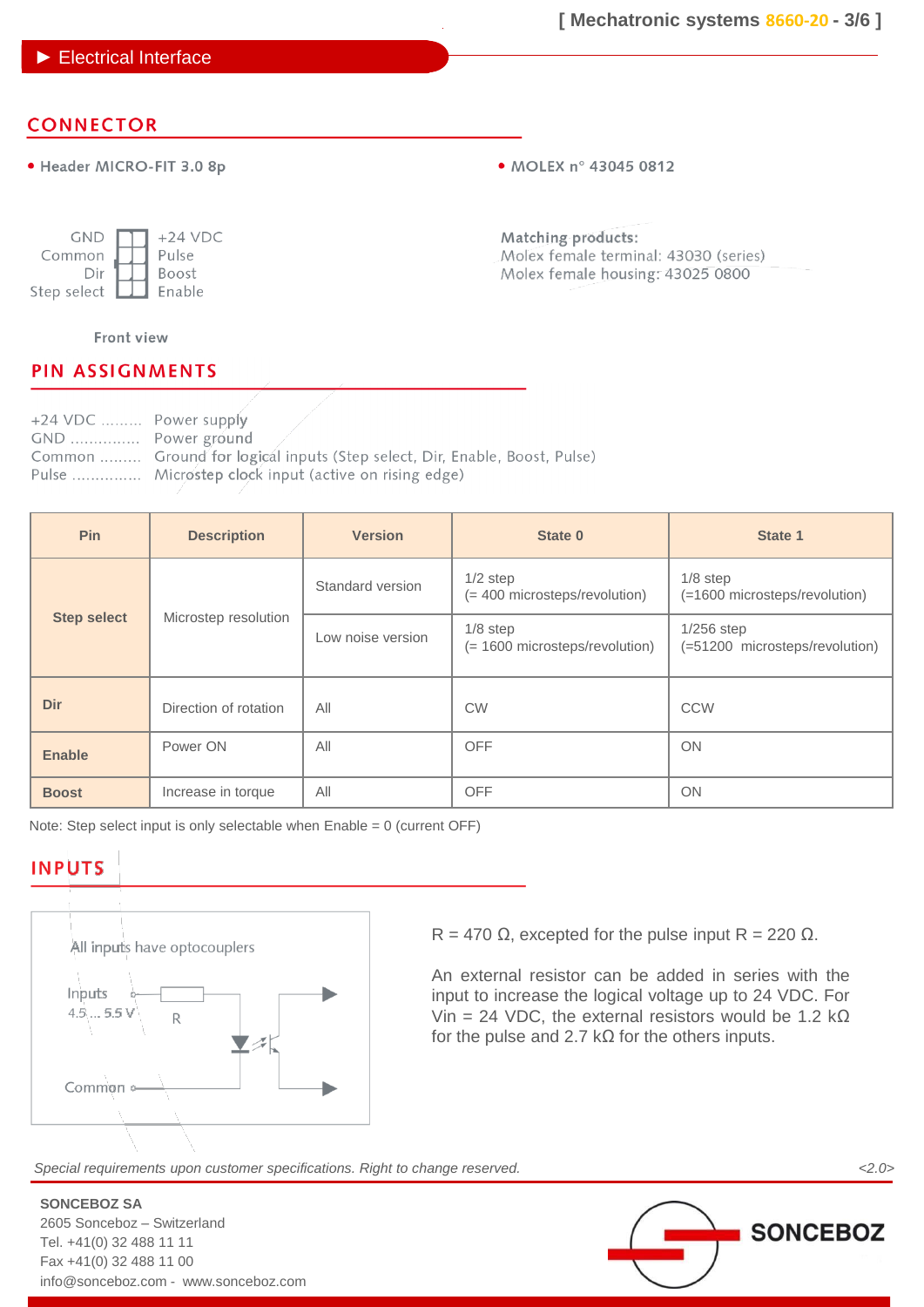# **CHARACTERISTICS**

| <b>Characteristics</b>                  | <b>Symbol</b> | <b>Min</b>     | <b>Typ</b>               | <b>Max</b>               | Unit    |
|-----------------------------------------|---------------|----------------|--------------------------|--------------------------|---------|
| Input control voltage low               | Vil           | $\overline{0}$ | $\mathbf{0}$             | 0.8                      | $\vee$  |
| Input control voltage high              | Vih           | 4.5            | 5                        | 5.5                      | $\vee$  |
| <b>Input current high [Pulse]</b>       | Lin           | 12             | 16                       | 20                       | mA      |
| Input current high [Dir, enable, Boost] | Lin           | 6.5            | 8                        | 9.5                      | mA      |
| <b>STEP pin low</b>                     | <b>Tstpl</b>  | 2.5            | $\overline{\phantom{a}}$ | $\overline{\phantom{a}}$ | μs      |
| <b>STEP pin high</b>                    | <b>Tstph</b>  | 2.5            | $\overline{\phantom{a}}$ | $\overline{\phantom{a}}$ | $\mu s$ |
| Setup time for input change to STeP     | Tsu           | 900            | $\overline{\phantom{a}}$ | $\overline{\phantom{a}}$ | $\mu s$ |
| Hold time for input change from STeP    | <b>Th</b>     | 2.5            | $\overline{\phantom{a}}$ |                          | $\mu s$ |

# **TIMING DIAGRAM**



*Special requirements upon customer specifications. Right to change reserved. <2.0>*

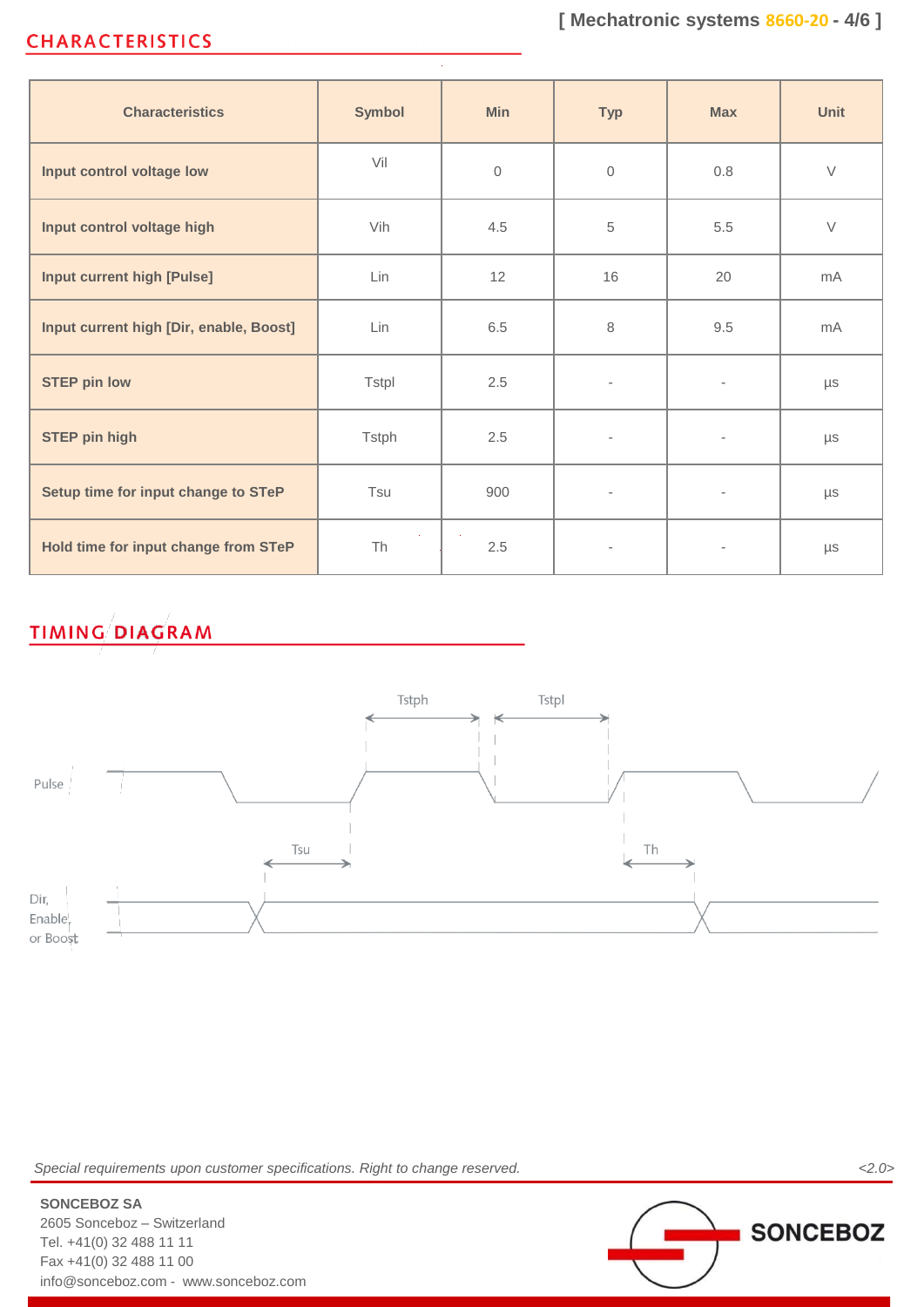### ►Working conditions

• **Operating temperature range** ........................... 0 to 55° C (Inominal, see graph. Max duty)

• **Protection class** ............................................... IP50

### **• Thermal and over/under voltage protections**

If the motor temperature exceeds 100° C or if the supply voltage comes outside its operating range, the driver is auto-matically switched off. This is intended to protect components from failure due to excessive temperature or under / over voltage.

To restart the motor after cut off, a rising edge must be applied on the ENABLE input when temperature or voltage error has been cleared. Thermal hysteresis is ~10° C and voltage hysteresis is ~1 V.

### ►Installation

### **• Cables and power supply:**

The cables used must have an insulation temperature of at least 105° C. The motor interface must be SELV type (Sepa- rated Extra Low Voltage). The cables between the power supply and motor must no be longer than 1 m and a minimal AWG24 diameter must be respected. Every system is delivered with 2 fastening screws and a 25 cm connection cable.

### • **Temperature and protections:**

Max. temperature of motor and electronic ......... 100° C

It is possible to improve the motor's heat dissipation by fixing it to a metal plate which acts as a heat sink and by using thermoconductive paste. If the motor is accessible or its temperature is high, it may be necessary to fit protecting elements for the safety of the user.

*Special requirements upon customer specifications. Right to change reserved. <2.0>*